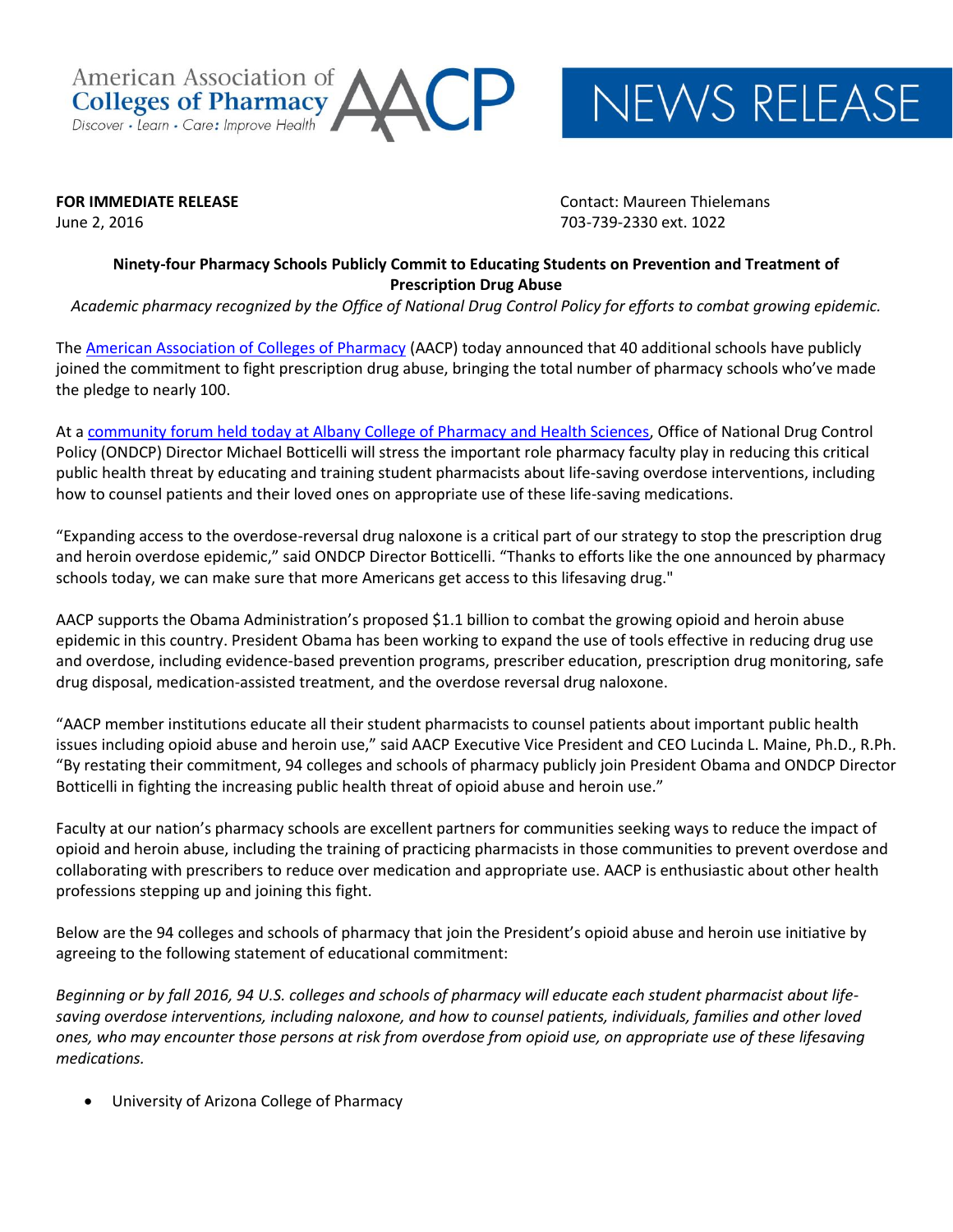- Northeast Ohio Medical University College of Pharmacy
- Marshall University School of Pharmacy
- Southwestern Oklahoma State University School of Pharmacy
- School of Pharmacy Boston, MCPHS University
- South College School of Pharmacy, Tennessee
- University of Washington School of Pharmacy
- Howard University College of Pharmacy
- University of Nebraska Medical Center School of Pharmacy
- Fairleigh Dickinson University School of Pharmacy
- Nova Southeastern University College of Pharmacy
- Cedarville University School of Pharmacy
- University of Southern California School of Pharmacy
- University of Connecticut School of Pharmacy
- Sullivan University College of Pharmacy
- Campbell University College of Pharmacy and Health Sciences
- University of Louisiana, Monroe School of Pharmacy
- University of Kentucky College of Pharmacy
- Husson University School of Pharmacy
- University of Pittsburgh School of Pharmacy
- University of Arkansas for Medical Sciences College of Pharmacy
- University of Maryland Eastern Shore School of Pharmacy
- Wayne State University Eugene Applebaum College of Pharmacy and Health Sciences
- Mercer University College of Pharmacy
- Roseman University of Health Sciences College of Pharmacy
- Purdue University College of Pharmacy
- University of Missouri- Kansas City School of Pharmacy
- University of California, San Diego Skaggs School of Pharmacy and Pharmaceutical Sciences
- Thomas Jefferson University, Jefferson College of Pharmacy
- Creighton University School of Pharmacy and Health Professions
- University of Minnesota College of Pharmacy
- Keck Graduate Institute School of Pharmacy
- University of Charleston School of Pharmacy
- University of Mississippi School of Pharmacy
- St John's College of Pharmacy and Health Sciences
- Regis University School of Pharmacy
- Auburn University Harrison School of Pharmacy
- University of Wyoming School of Pharmacy
- **•** Southern Illinois University Edwardsville
- Hampton University School of Pharmacy
- North Dakota State University School of Pharmacy
- Roosevelt University College of Pharmacy
- Duquesne University School of Pharmacy
- Touro University California College of Pharmacy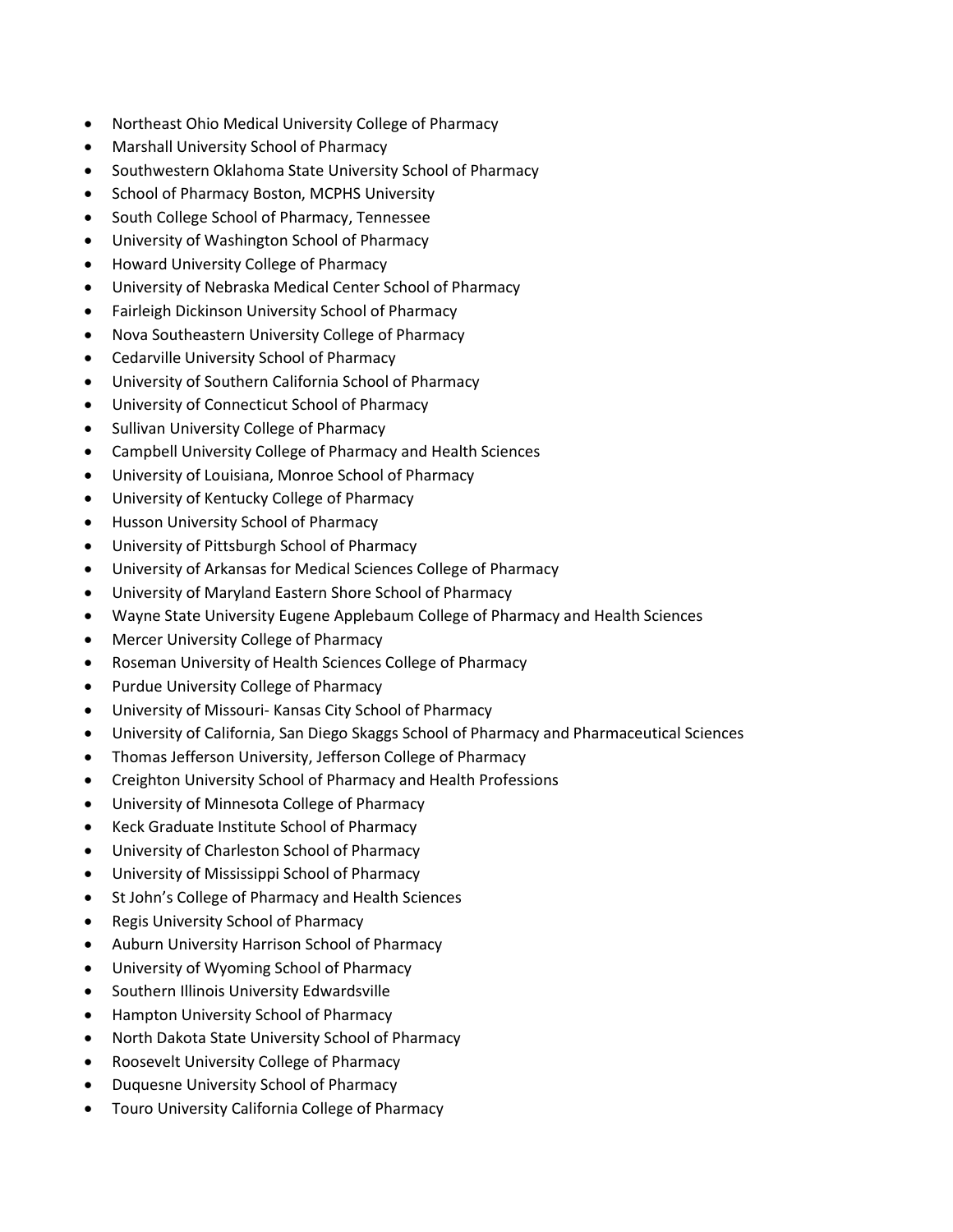- Pacific University Oregon School of Pharmacy
- Lipscomb University College of Pharmacy
- University of Michigan College of Pharmacy
- Manchester University College of Pharmacy
- South Dakota State University College of Pharmacy
- Western University of Health Sciences College of Pharmacy
- Drake University College of Pharmacy and Health Sciences
- University of California San Francisco School of Pharmacy
- University of Cincinnati James L. Winkle College of Pharmacy
- Virginia Commonwealth University School of Pharmacy
- University of New Mexico College of Pharmacy
- University of Findlay College of Pharmacy
- Northeastern University Bouve College of Health Sciences College of Pharmacy
- University of Tennessee College of Pharmacy
- University of Houston College of Pharmacy
- University of Texas at Austin College of Pharmacy
- Texas Tech Health Sciences Center School of Pharmacy
- Texas A&M University Health Science Center Irma Lerma Rangel School of Pharmacy
- University of the Incarnate Word Feik School of Pharmacy
- University of North Texas System College of Pharmacy
- The University of Texas at Tyler College of Pharmacy
- West Virginia University School of Pharmacy
- University of Saint Joseph School of Pharmacy
- University of Oklahoma Health Sciences Center College of Pharmacy
- Oregon State University/Oregon Health Sciences University College of Pharmacy
- East Tennessee State University Bill Gatton College of Pharmacy
- Samford University McWhorter School of Pharmacy
- Butler University College of Pharmacy and Health Sciences
- Notre Dame of Maryland University School pf Pharmacy
- University of Wisconsin-Madison School of Pharmacy
- University of Puerto Rico School of Pharmacy
- Albany College of Pharmacy and Health Sciences
- Lake Erie College of Osteopathic Medicine School pf Pharmacy
- University of New England College of Pharmacy
- University of Utah College of Pharmacy
- University of the Pacific Thomas J. Long School of Pharmacy and Health Sciences
- Washington State University College of Pharmacy
- California Northstate University College of Pharmacy
- Rosalind Franklin University of Medicine and Science College of Pharmacy
- University of Kansas School of Pharmacy